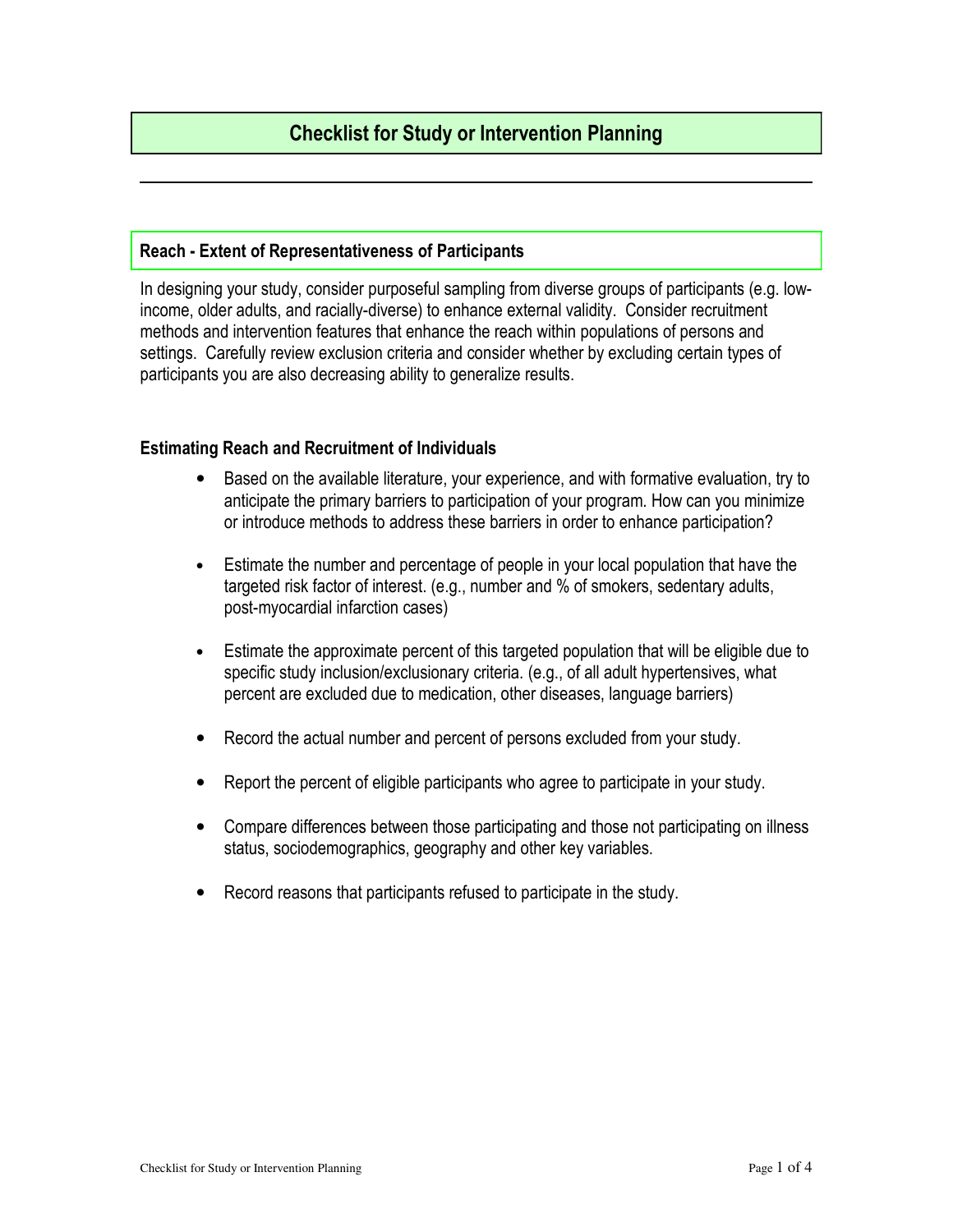# Estimating Attrition

Do the following for each study condition:

- Record how many \_\_\_\_\_ and when (what week of the intervention) \_\_\_\_\_\_ subjects dropped from the study.
- Compare differences between those completing and those not completing the study on adverse events, illness status, sociodemographics, geography, baseline scores on dependent variables, and other key variables.

## Efficacy - Short-Term Impact/Outcomes for Participants

#### Consider including objective measures of outcome (in addition to self-report):

- Consider multiple outcome measures to triangulate an intervention effect.
- Consider specifying a theoretical framework that might explain change in behavior.
- Measure relevant theoretical constructs to assess mediational relationships between the intervention and anticipated change in the outcome variable(s).
- Record adverse outcomes and assess quality of life to judge unintended consequences.
- Track costs of all aspects of the intervention e.g., intervention materials, equipment, personnel, time, and space requirements.

## Adoption - Interface between Researchers and Potential Program Settings

Conduct formative evaluations to identify what intervention features potential program adoptees (e.g., health systems, physician offices, elementary schools) would like.

- Consider the ease and feasibility of your intervention modality and staff requirements in terms of transferring the strategies to a practice setting.
- Prepare your intervention, training and materials to be easily replicated or disseminated to a practice setting.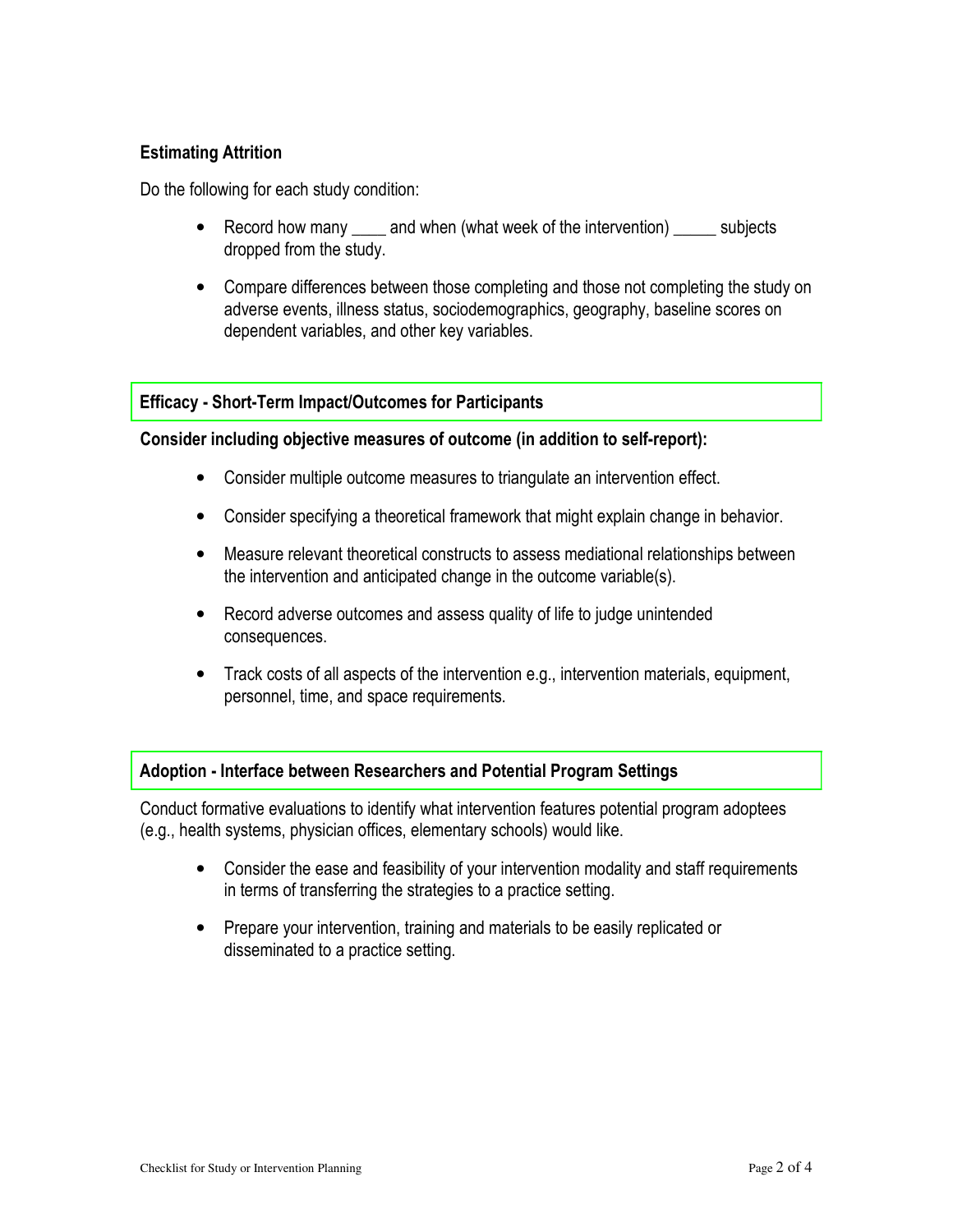# Estimating Setting Level Participation and Adoption

If you are recruiting organizations or other intact groups to participate, consider the following elements:

- Based upon the literature, your experience, and with formative evaluation, try to anticipate primary barriers to participation in your program for settings and for potential intervention agents (e.g. teachers, physicians, peer counselors). How can you minimize or introduce methods to address these barriers in order to enhance participation?
- Estimate the number and percentage of settings or organizations in your local population that you hope to target. (e.g., "blue collar" worksites, elementary schools, HMO's)\*
- Estimate the number and percentage of settings or organizations in your targeted group that meet your defined criteria. (e.g., no previous health promotion program in last 2 months, no immediate merger planned, classroom configuration to support study)\*
- Record the number of settings that you exclude from participation and why.
- Record the percent of eligible settings that agree to participate in your study.
- Compare differences between those participating and those not participating on relevant characteristics such as size of organization, type of business, previous health promotion programs, number of employees/students/constituents, any policies regarding the target behaviors of interest or other key variables.
- Record reasons that settings/ organizations refused to participate in the study.

## Estimating Attrition

Do the following for each study condition:

- Record how many \_\_\_\_ and when (what week of the intervention) \_\_\_\_\_ program adoptees dropped from the study.
- Compare differences between those settings or agents completing and not completing the study on resources, staff expertise, size, physical and social environments, and other key variables.